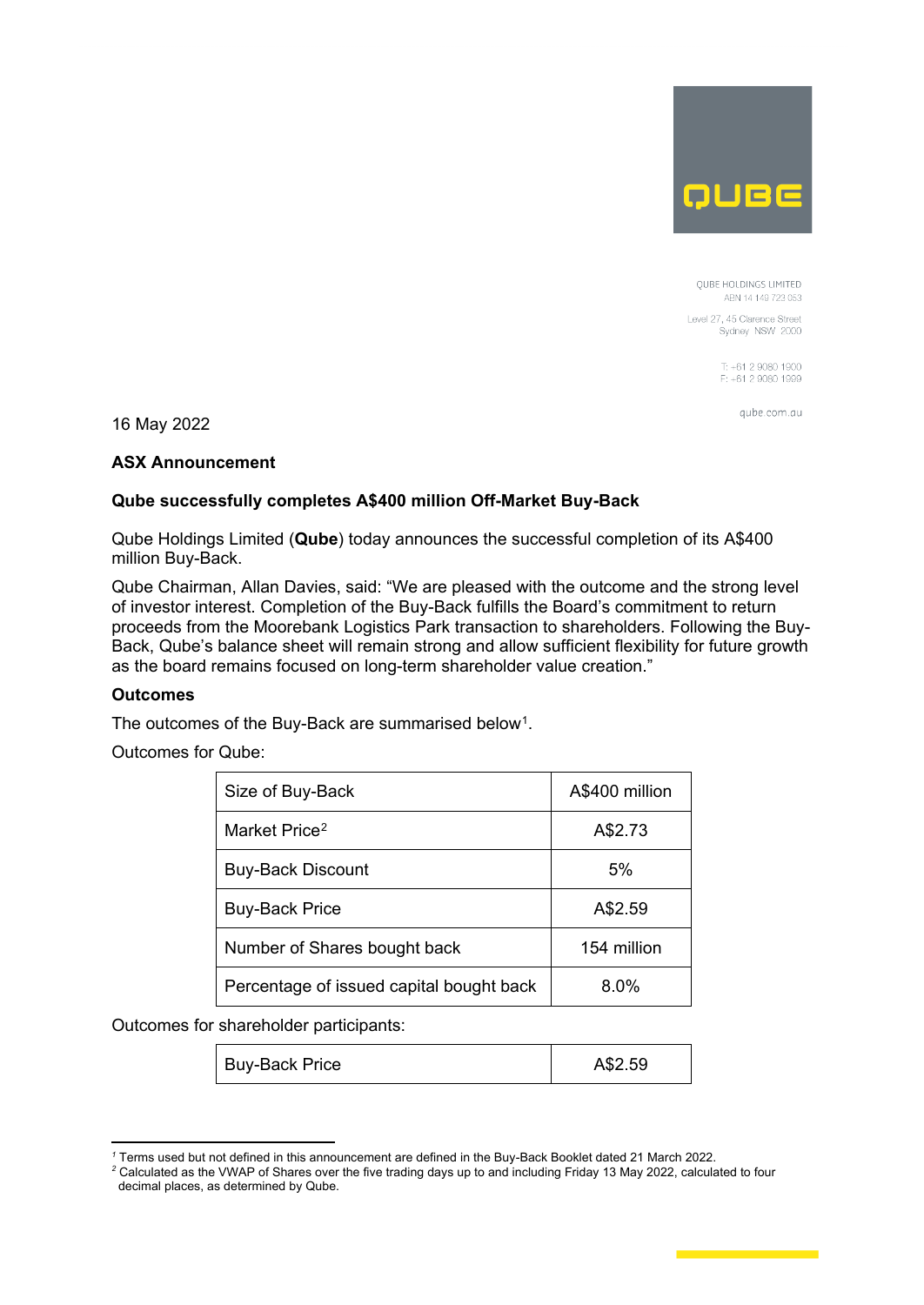| Capital Component of the Buy-Back Price     | A\$1.61 <sup>3</sup> |
|---------------------------------------------|----------------------|
| Dividend Component of the Buy-Back<br>Price | A\$0.98              |
| Tax Value <sup>4</sup>                      | A\$2.94              |

The Shares bought back will subsequently be cancelled by Qube.

#### **Scale back of Tenders**

Due to excess demand for the Buy-Back, a scale back of certain Tenders was required. In line with the terms of the Buy-Back Booklet, the scale back policy was designed to minimise any disadvantage to shareholders with a small number of Shares.

Eligible Shareholders who tendered their Shares at a 6% Discount or greater, or as a Final Price Tender, had their Tenders accepted in full at the Buy-Back Price.

Eligible Shareholders who tendered their Shares at a 5% Discount had a Priority Tender of 1,736 Shares (or lesser number) bought back before any scale back was applied. Applications for more than the Priority Tender were accepted, but scaled back by approximately 65% on a pro-rata basis after taking into account Priority Allocations and Small Residual Tenders.

In addition, successful shareholders who offered to sell all of their Shares at a 5% Discount and who would be left with a Small Residual Holding (694 Shares or less) as a result of the scale back, had all of their Shares bought back in full.

Tenders conditional on a Minimum Price above the Buy-Back Price were not bought back. Shares that were offered but not bought back are expected to be released into shareholders' holdings by Tuesday, 17 May 2022.

### **Draft ATO Class Ruling**

The Australian Taxation Office (**ATO**) Class Ruling is expected to confirm that the Capital Component of the Buy-Back Price will be A\$1.61. The fully franked Dividend Component of the Buy-Back Price will be A\$0.98.

For Australian tax purposes, the deemed capital proceeds for entities other than companies will generally be taken to be A\$1.96 per Share, being the A\$1.61 Capital Component, plus A\$0.35 representing the excess of the Tax Value over the Buy-Back Price.<sup>5</sup>

The Tax Value has been calculated in accordance with the ATO Taxation Determination TD 2004/22 and Practice Statement PSLA 2007/9. The ATO has advised that it intends to issue its Class Ruling for the Buy-Back by the end of May 2022.

Participants in the Off-Market Buy-Back are encouraged to seek independent tax advice that addresses their personal circumstances.

### **Payments**

Payments for Shares bought back under the Buy-Back will commence on Thursday, 19 May 2022 via direct credit and Buy-Back statements will be made available online or sent to shareholders from this date.

### **For more information**

<span id="page-1-0"></span>*<sup>3</sup>* Subject to ATO approval.

<span id="page-1-1"></span>*<sup>4</sup>* The Tax Value was calculated in accordance with ATO Tax Determination TD 2004/22 and ATO issued Practice Statement PS LA 2007/09 – see also the comments under the heading 'Draft ATO Class Ruling'.

<span id="page-1-2"></span><sup>5</sup> See section 2 of the Off-Market Buy-Back Booklet dated 21 March 2022 for more information on tax consequences for shareholders.